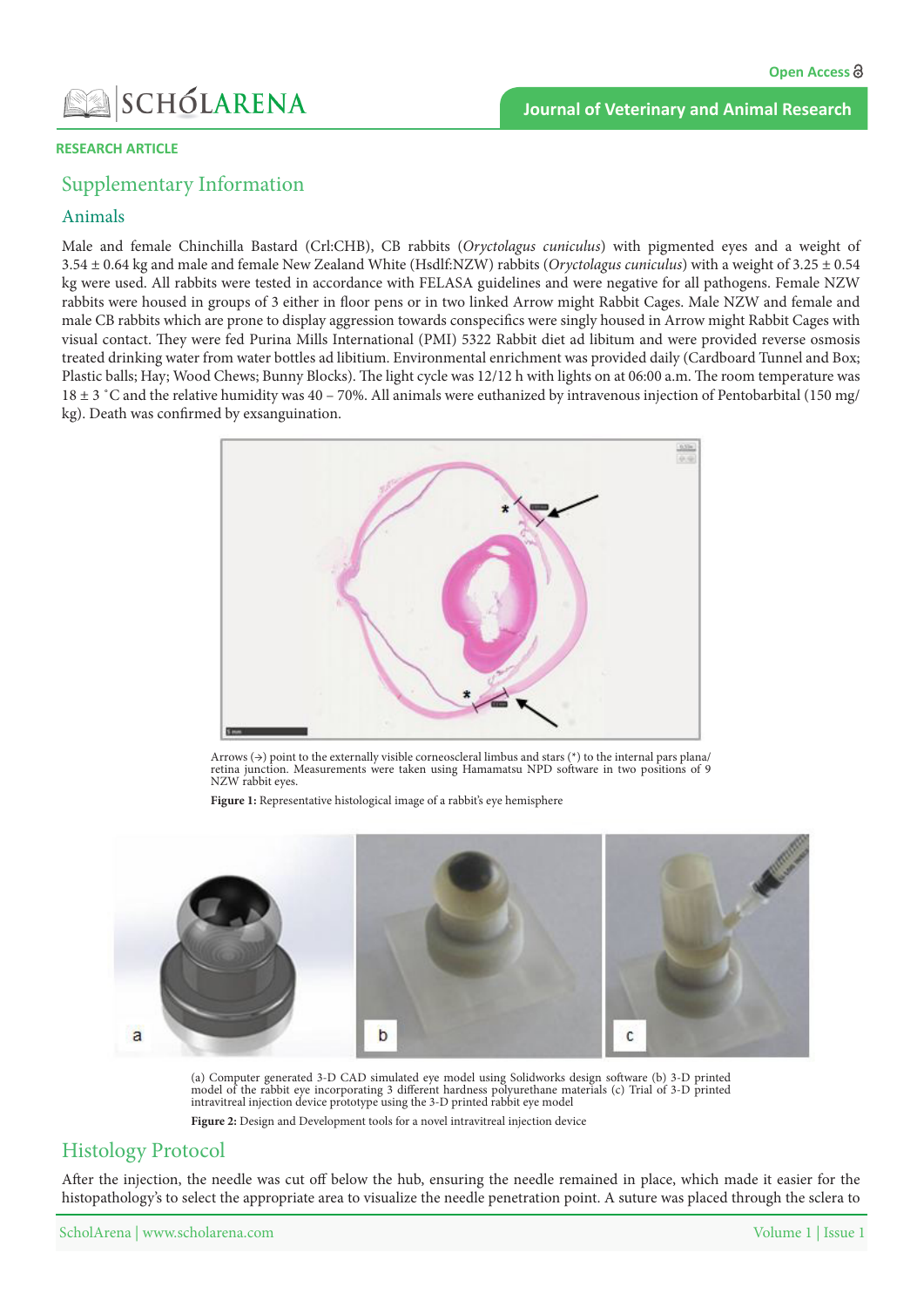mark the top of the eve. The eve was enucleated and rinsed in phosphate buffered saline (PBS). The suture was used to suspend the eye in a pot containing 1% Formaldehyde, 1.25% Glutaraldehyde as a fixative [1]. The fixed eyes were carefully cut into hemispheres cutting close to the injection site. The remains of the needle were removed. Samples were placed in pre-labelled "Mega" cassettes. The hemispheres containing the injection sites were processed into paraffin wax using a Sukura VIP6 tissue processor, overnight program. Following completion of processing the cassettes containing the eye, hemispheres were transferred to a Tissue Tek tissue embedding centre. The hemispheres were removed from the cassettes and placed in embedding molds containing molten paraffin wax. The hemispheres were orientated so that the cut surface of the globe was positioned on the base of the mold. The molds were topped up with molten paraffin wax and allowed to solidify on a cold plate. As part of the embedding process standard sized pre-labelled processing cassettes were used for identification. Paraffin-embedded hemispheres were cooled/hardened on wet ice to facilitate microtomy using a Leica rotary microtome. The hemisphere blocks were trimmed down on the microtome to expose the cut surface, and ribbons of 4  $\mu$ m thick sections were cut and floated out on warm water. Individual sections were picked up from the water surface using pre-labelled clean microscope slides. Slides were labelled with rabbit ID and section number. Initially, approximately twenty 4 µm sections were taken from the hemisphere blocks to locate the injection site. Microtomes sections could dry overnight at 37.0 °C followed by Haematoxylin and Eosin staining using a Leica Autostainer, cover-slipped and allowed to dry. As the needle penetration location was likely to be present in several of the  $4 \mu m$  thick sections, batches of stained slides from each hemisphere were digitally scanned using a Hamamatsu Nanozoomer scanner and examined using Hamamatsu's NDP. view software. If following examination of the twenty H&E stained hemisphere sections, the injection site was not located, further batches of sections were cut and examined.

### Perceived required force to pierce the sclera during device-guided and freehand intravitreal injections

During the *ex vivo* study in the development phase operators fed back that they perceived the required force to pierce the sclera to be lower using the device compared to freehand injections. We therefore asked each operator to record the force they perceived was required to pierce the sclera on a 10 cm Numeric Rating Scale (NRS) after each injection. Operators had been instructed to give a score of 0 if the needle just glided in without perceivable force and a score of 10 if the perceived pressure felt impenetrable. The perceived injection pressure scored on the NRS was analysed with a Wilcoxon/Kruskal-Wallis test and these data are presented as medians plus minimum and maximum. A perceived reduction which is likely to correlate with an actual reduction of force required to pierce the sclera would be beneficial as the resulting distortion of the globe would be minimized. This, in turn, could lead to a more accurate needle penetration point and a reduced risk of inadvertently damaging structures of the eye. Additionally, as reported by patients, the pain perceived during intravitreal injection with a similar device for humans was statistically reduced and this could potentially be a result of a reduction in the force required to pierce the sclera. We used a numeric rating scale (NRS) to analyze this effect as NRS's are widely accepted as an instrument to measure subjective characteristics that cannot otherwise be measured directly [2-4]. Contrary to our hypothesis our results do not show a difference in the perceived pressure (Figure 3).



Figure 3: Numeric Rating Scale score for the perceived force necessary to pierce the sclera

Each dot represents the score of an individual injection. Each error bar is constructed using the min and max of the data. Differences in the median are not statistically significant (Wilcoxon/Kruskal-Wallis test,  $p = 0.3692$ ,  $n = 46$ ).

It is likely that the NRS was not sensitive enough to pick up a subtle difference and ideally the actual pressure and or distortion of the globe would have to be measured. This was not technically feasible in this study. Two high scores recorded on the NRS were most likely attributed to the needle getting caught within the injection guide which contained the air bubble.